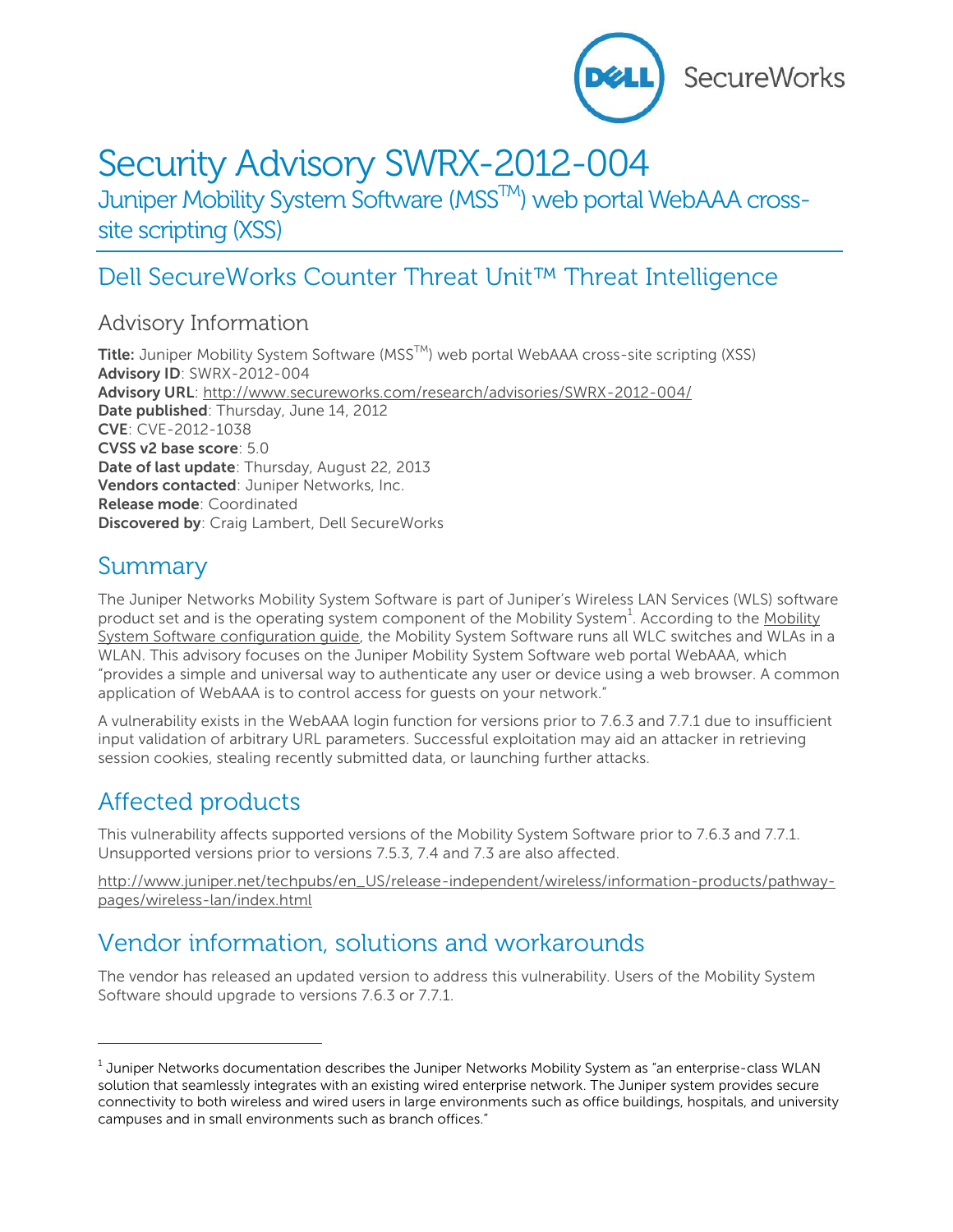

Juniper advisory: "[2012-06 Security Bulletin: Mobility System Software \(MSS\): Parameter is not properly](http://kb.juniper.net/JSA10510)  [sanitized allowing XSS](http://kb.juniper.net/JSA10510)"

### **Details**

A vulnerability exists in Mobility System Software versions prior to 7.6.3 and 7.7.1 due to insufficient input validation affecting the web portal WebAAA user login function. User-controllable input supplied to the wba\_login.html page via an arbitrary parameter is not properly sanitized for illegal or malicious data prior to being returned to the user in dynamically generated web content. Remote attackers could leverage this issue to conduct reflected cross-site scripting (XSS) attacks via specially crafted requests. When loaded, arbitrary script or HTML code injected into the affected parameter will be executed in a target user's browser session in the security context of a vulnerable website. Successful exploitation may aid an attacker in retrieving session cookies, stealing recently submitted data, or launching further attacks.

### CVSS severity (version 2.0)

**Access Vector:** Network **Access Complexity:** Low **Authentication:** Not required to exploit **Impact Type:** Allows unauthorized modification **Confidentiality Impact:** Partial **Integrity Impact:** None **Availability Impact:** None **Impact Subscore:** 2.9 **Exploitability Subscore:** 8.6 **CVSS v2 Base Score:** 5.0 [\(AV:N/AC:L/Au:N/C:P/I:N/A:N\)](http://nvd.nist.gov/cvss.cfm?version=2&vector=(AV:N/AC:L/Au:N/C:P/I:N/A:N))

### Proof of concept

Request URL:

hxxps://webaaa.target/aaa/wba\_login.html?wbaredirect=wba-dnserror&9f45d"><script>alert(1)</script>22whatever=1

| $\leftarrow \rightarrow \cdot \odot \odot \uparrow \circ$ e control<br>aaa/wba login.html?wbaredirect=wba-dns-error&9f45d"> <script>alert(1)</script> 37edf576e01=1<br>Most Visited • Cetting Started NLatest Headlines • | 留下 |
|---------------------------------------------------------------------------------------------------------------------------------------------------------------------------------------------------------------------------|----|
|                                                                                                                                                                                                                           |    |
|                                                                                                                                                                                                                           |    |
| ODisable - 1 Cookies - 2 CSS - EForms - Elmages - Unformation - BMiscellaneous - 2 Outline - Nesize - X Tools - Wew Source - All Options -                                                                                |    |
| * Trapeze Networks Web <b>a</b> Di-Trapeze Networks Web <b>a</b> →                                                                                                                                                        |    |
| <b>TRAPEZE</b>                                                                                                                                                                                                            |    |
| smart mobile.                                                                                                                                                                                                             |    |
| <b>Welcome to WebAAA</b>                                                                                                                                                                                                  |    |
|                                                                                                                                                                                                                           |    |
|                                                                                                                                                                                                                           |    |
|                                                                                                                                                                                                                           |    |
|                                                                                                                                                                                                                           |    |
|                                                                                                                                                                                                                           |    |
|                                                                                                                                                                                                                           |    |
| U The page at ht<br>may and                                                                                                                                                                                               |    |
| /!`                                                                                                                                                                                                                       |    |
|                                                                                                                                                                                                                           |    |
| $V$ OK                                                                                                                                                                                                                    |    |
|                                                                                                                                                                                                                           |    |

Figure 1. Screenshot of proof of concept.